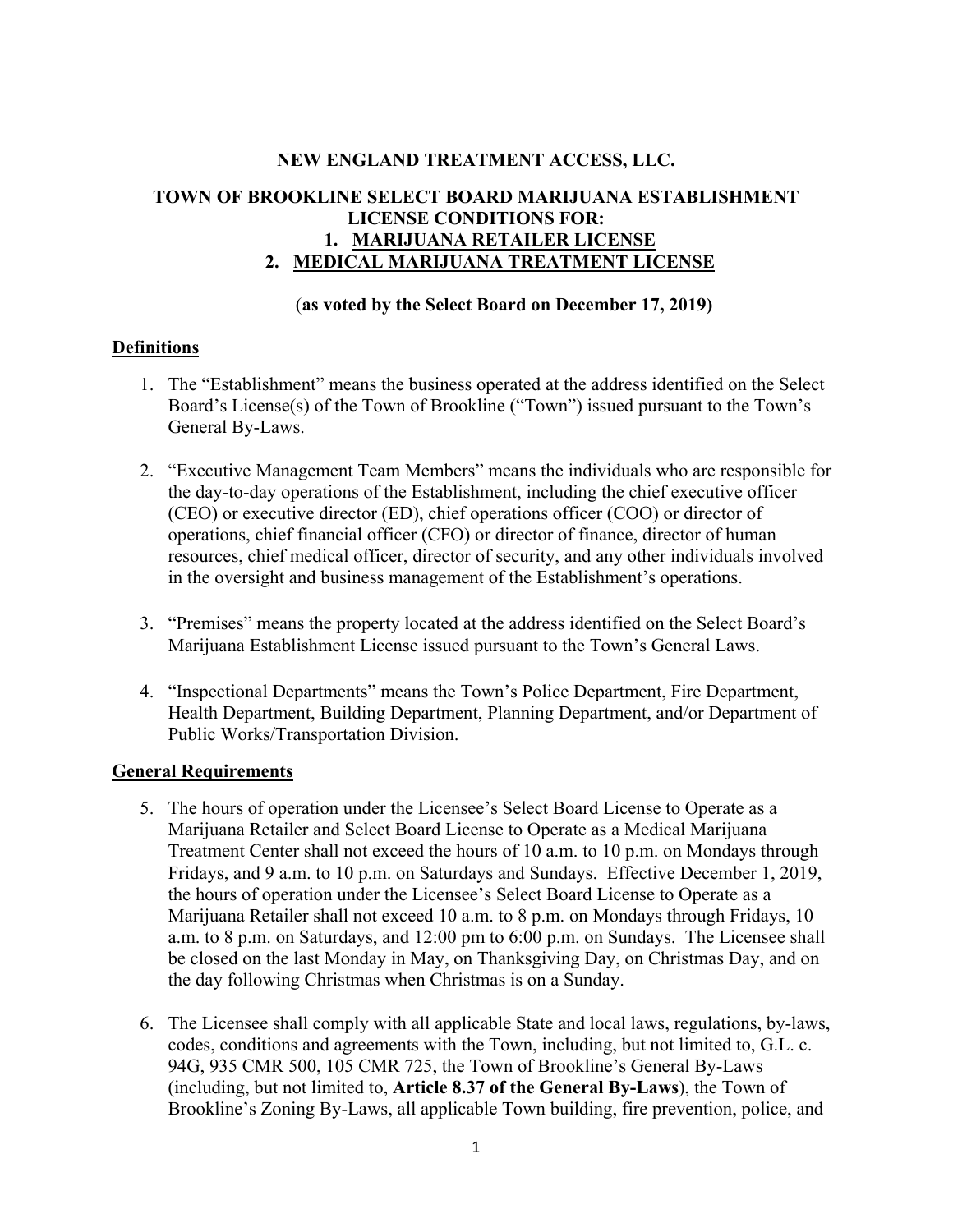health codes, regulations and standards, and any conditions imposed on licenses and permits held by the Licensee in connection with the Licensed Establishment (including, but not limited to, the Town's Zoning Board of Appeals special permit and any Select Board license). In the event of a conflict between these conditions, on the one hand, and State or local law or regulation, on the other, State or local law or regulation shall govern.

- 7. The Licensee shall comply with all agreements with the Town, including but not limited to Host Community Agreement ("HCA") with the Town. In the case where the HCA Stipulation(s) conflict with a State or local law or regulation, or with a condition imposed by a Massachusetts Cannabis Control Commission ("CCC") or Massachusetts Department of Public Health ("DPH") marijuana license, a condition of this Select Board License, or the Zoning Board of Appeals special permit, then the State or local law or regulation or License or permit condition shall control.
- 8. The Licensee shall comply with the site plan and parking plan consistent with the conditions of the Special Permits granted by the Zoning Board of Appeals on November 13, 2015 and October 29, 2018 within 90 days of the issuance of the Licensee's 2020 licenses. Said extension is provided in order to allow time to develop alternative approaches to accommodating queuing as expanded upon below.
- 9. The Licensee shall maintain all permits and licenses required by State and local laws in connection with the Establishment, including, but not limited to, a valid, current license in good standing from the CCC and/or DPH. Any voiding of the license of the CCC and/or DPH by operation of law (including due to cessation of operations, failure to become operational within the permitted time, or relocation without State approval), and any revocation or suspension of the State license applicable to the Establishment, shall result in an automatic suspension of the Select Board license pending hearing or the opportunity therefor and pending further determination by the Select Board made in conformity with law.
- 10. The Licensee's operations at the Establishment shall be limited to those permitted by a CCC and/or DPH license and the Select Board Marijuana Establishment License pertaining to the Establishment and to the Premises.
- 11. The Licensee may close the Establishment or cease its operations, whether on a temporary or permanent basis, if permitted by State law, and if permitted by the Select Board after a written request to close or cease operations submitted to the Select Board that explains the reason(s) therefor, the length of such closing or cessation of operations, and any plans to reopen. The notification and request for permission to the Select Board must be submitted thirty (30) days in advance of the closing or cessation of operations. In the event of an emergency preventing the thirty (30) days notice and request for Select Board permission to close or cease operations, the Licensee shall submit the notice and request to as soon as it is aware of the need to close or cease operations. Failure to provide such notice and to obtain such permission may, after hearing or reasonable opportunity therefor, result in cancelation of the license.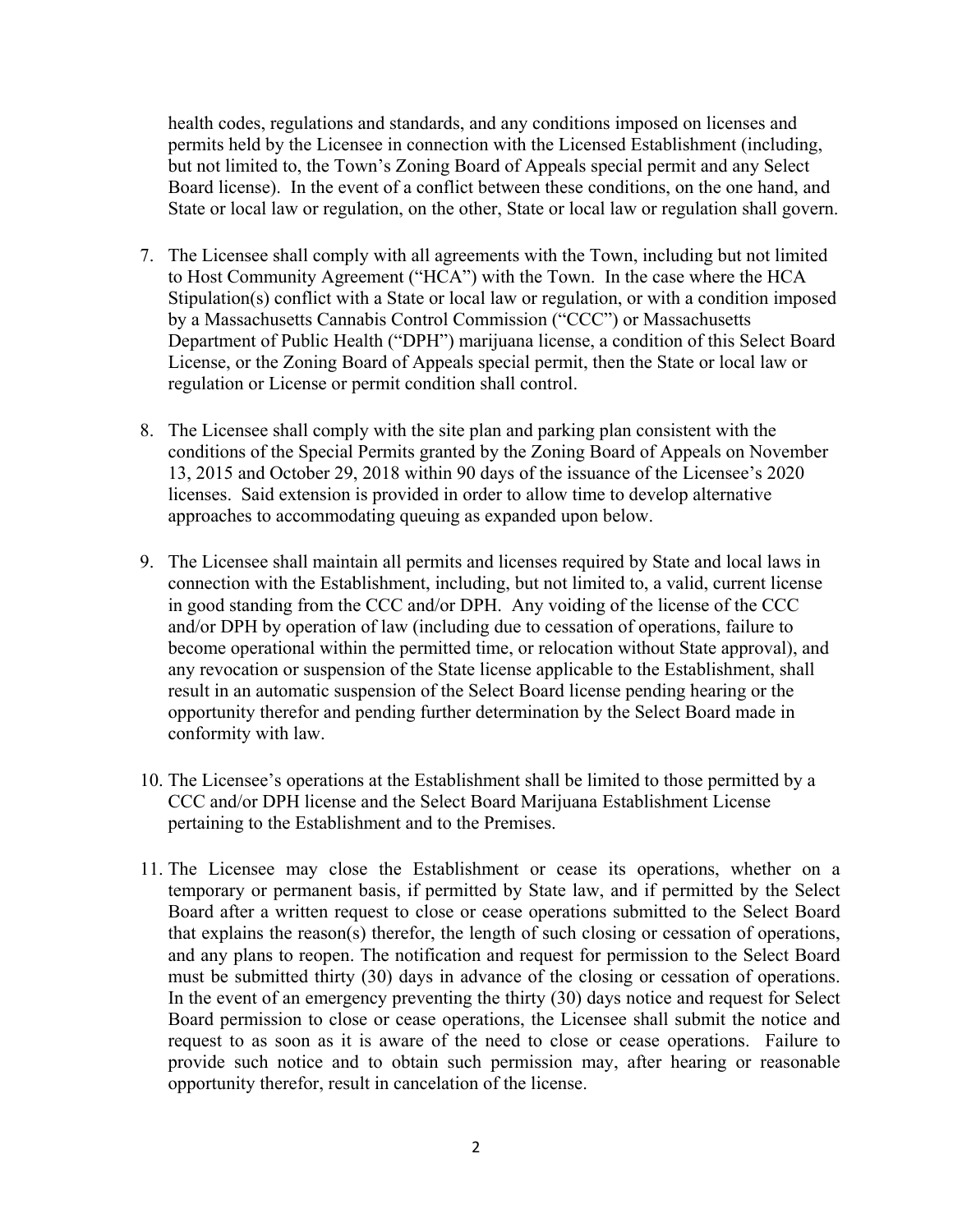12. The Licensee acknowledges that the conditions herein pertain to its sales of marijuana and related products as may be permitted under existing State law, and that in adopting these conditions the Town assumes operations by the Licensee that comply with existing State law. The Town reserves the right to modify these conditions as may be permitted by law in the event that changes in State law could authorize changes in the products sold by the Licensee or in the nature of the licensee's business.

## **Management-Related Requirements**

- 13. Unless already approved in connection with the Licensee's Town RMD Select Board License, the Licensee must obtain Select Board approval for Board Members, Executive Management Team Members, Directors, the Manager, and any Alternate Manager(s), and for any changes in Board Members, Executive Management Team Members, Directors, the Manager, and Alternate Manager(s), which may entail the Select Board's review of a person's suitability for such position. In the event that the Select Board or designee undertakes a criminal background check in connection with such suitability determination, the Licensee shall provide to each person for whom it seeks Select Board approval a CORI Acknowledgment Form and a hard or electronic copy of the Town's "CORI Policy: Licensing", and provide to that the person an opportunity to review such materials prior to the person's execution of the CORI Acknowledgement Form and the Establishment's submittal of the executed CORI Acknowledgement Form to the Town.
- 14. The Licensee must obtain the approval of the Chief of Police of designee for the executive(s) or manager(s) responsible for security at the Premises (including for formulating and/or implementing security measures, plans and policies pertaining to the Licensee's operations, physical facility or transportation to or from the site), and for any change of personnel in such position.
- 15. A Manager or Alternate Manager must be on the Premises during the Establishment's hours of operation. In the event of an emergency, the Manager or Alternate Manager on site who needs to leave the Premises shall designate an Alternate Manager to act as the temporary manager on duty. A written record shall be kept which identifies the Manager or Alternate Manager on duty for each shift. The Manager or Alternate Manager on duty shall have total responsibility for the proper operation of the Establishment's Premises and operations.

#### **Operational Requirements**

- 16. There shall be no consumption, production or manufacture of any marijuana products at the Establishment. Production and manufacture does not pertain to repackaging of marijuana products produced or manufactured off-site.
- 17. Deliveries of products shall not originate from the Premises unless explicitly required by State law.
- 18. The Licensee shall have a police officer on-site to direct pedestrian and vehicular traffic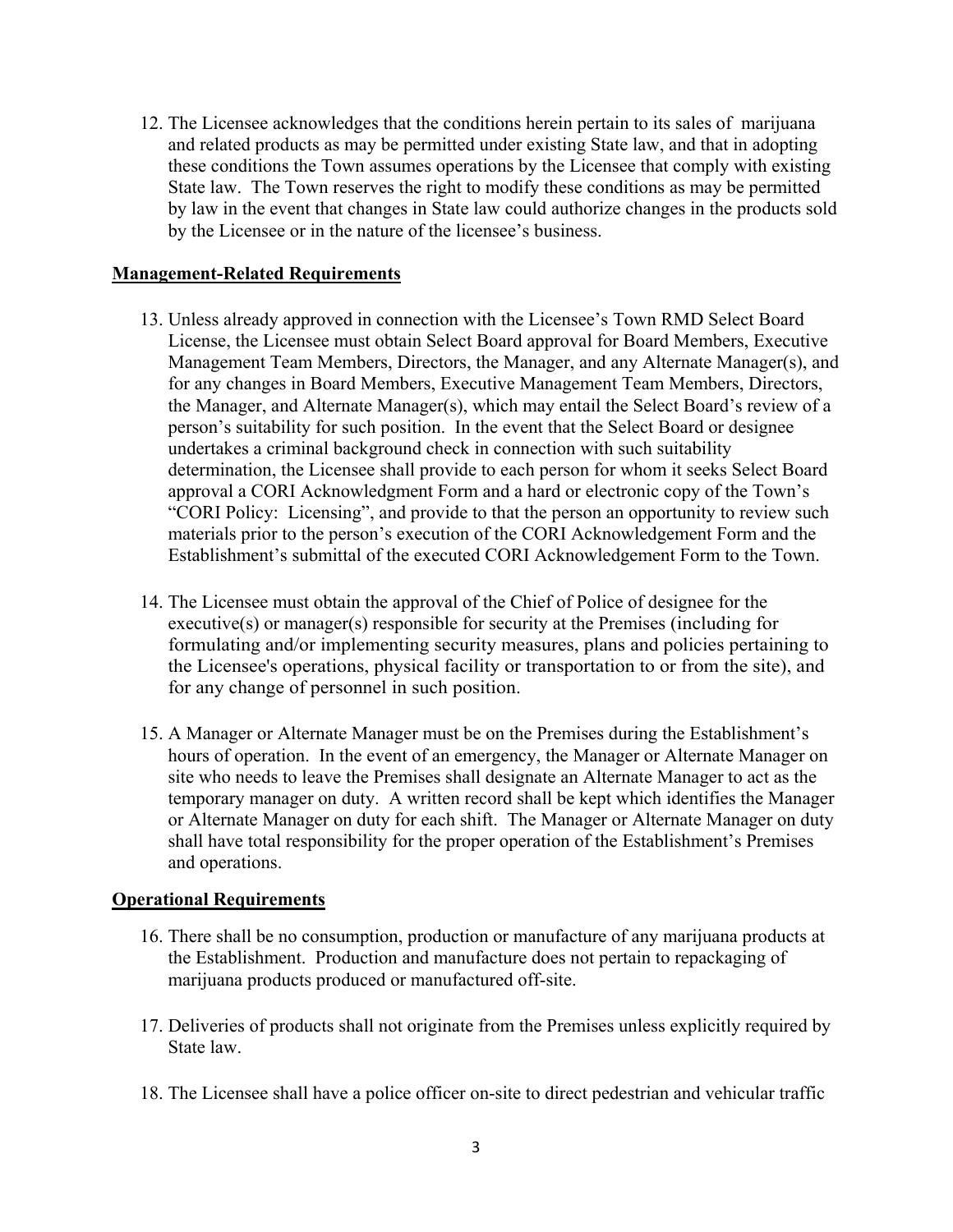in and out of the Premises during operating hours. An additional police officer may be required if requested by the Brookline Police Department.

- 19. The Licensee will install sufficient concave mirror(s) to permit staff and detail officers to view the two parking spots directly behind the Eversource transformer station from the upper lot.
- 20. The Licensee shall have an attendant on the Premises during the Establishment's hours of operation to assist visitors with parking vehicles and with ingress onto and egress from the Premises.
- 21. The Company shall not supply marijuana or marijuana products free of charge or as otherwise prohibited by 935 CMR 500.105. Prohibited endeavors shall include, but are not limited to, product "giveaways", gifts, coupons, free or donated marijuana or the distribution of marijuana or marijuana products as an incentive, prize or bonus in a game, contest or tournament involving skill or chance.
- 22. The Company shall accept as valid proof of age a government-issued photographic identification containing a date of birth, both in connection with sales by the Company through the Establishment's operations and for deliveries of marijuana and marijuana products to locations within the Town. The Licensee shall use Police Departmentapproved ID scanner technology to verify the adult consumer is 21 years of age or older prior to entry into the facility and will verify ID again at point of sale. Medical patients shall be verified prior to entry and at the point of sale using the state tracking system to confirm state registration. As recommended by the Brookline Police Department in order to optimize the process for checking identifications prior to entry, the Licensee shall install some type of awning or shade at the entry door and shall also procure a shade cover for the scanning devices in order for staff to better view the scanning device.
- 23. There shall be no queuing on the public way or public sidewalks.
- 24. The Licensee shall participate in a site plan review process to identify ways to incorporate queuing within the parking lot and/or into the existing footprint of the building without any exterior modifications to the building (with the exception of the glass vestibule at the main entrance, subject to approval of the Building Commissioner). In addition, the site plan review will address the need for temporary removable restroom facilities on the property. Said process, to be coordinated by the Planning Department, shall consist of representatives of the relevant Town departments, which may include, but not be limited to, Police, Fire, Engineering & Transportation, Health, Building and Planning Departments. Within 90 days of the issuance of the 2020 licenses, the Licensee shall submit the parking plan for which the Licensee received a Building Permit, along with: 1.) floor plans, 2.) a customer queuing plan that includes identification checkpoints and points of sale, and 3.) a customer demand management plan, which together shall show how the Licensee will prevent customer queuing on the public way. Said plans shall be submitted for site plan review and approval of the aforementioned Town departments. The Licensee shall appear before the Select Board with the results of the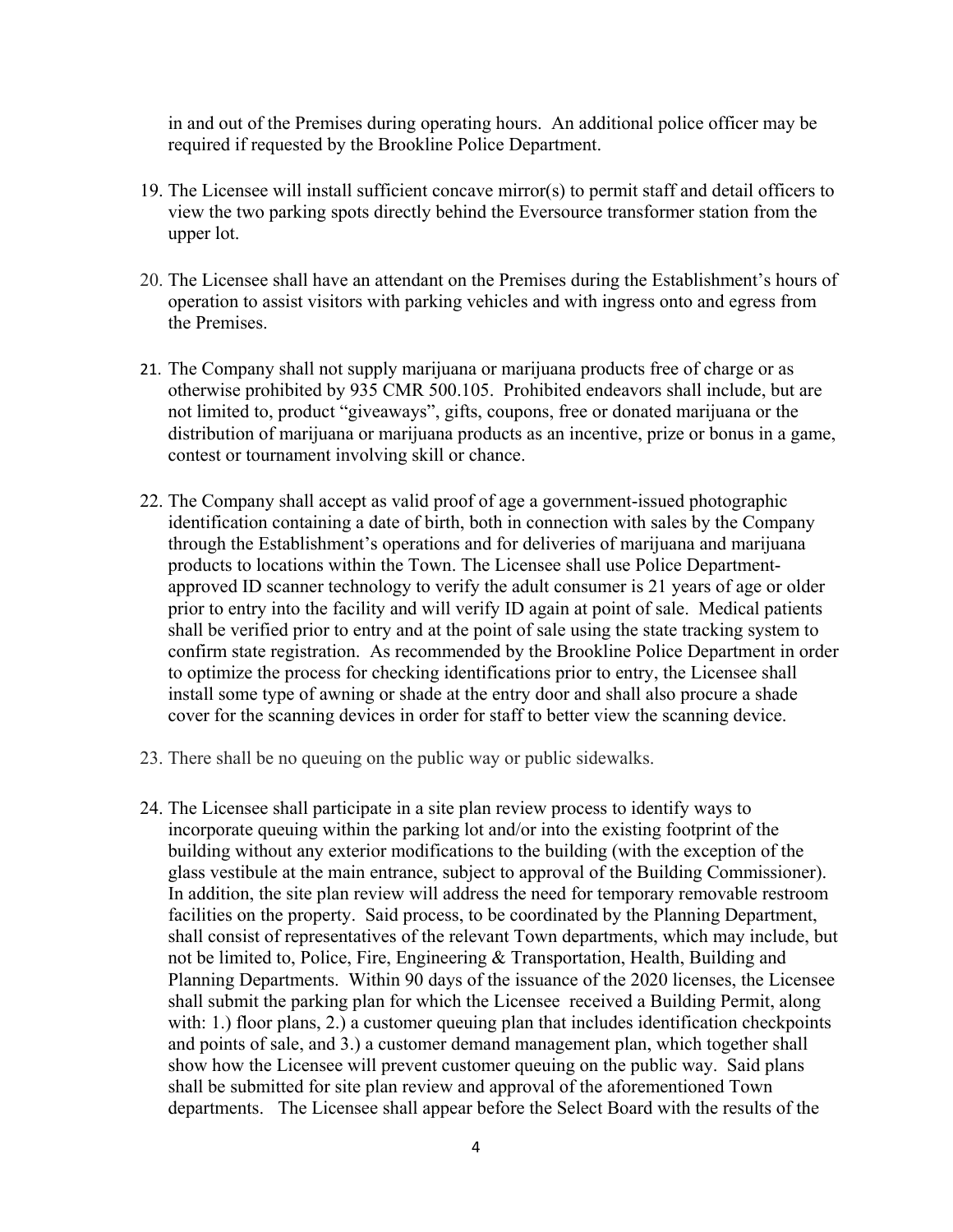aforementioned site plan review process.

25. (a) [The following paragraph is for the 2020 licensing period and will be reviewed in connection with the 2021 renewal.] The Licensee shall comply with the Transportation Demand Management Plan ("TDMP") that it submitted to the Town pursuant to conditions of the Licensee's special permit. Within 90 days of the issuance of its 2020 licenses, in connection with the site plan review process addressed in Condition # 24, the Licensee shall submit to the Planning Director and Director of Engineering and Transportation for their approval a revised TDMP that satisfies Sections (b) and (c) below and other requirements that may be established by the Director of Engineering and Transportation or designee, with input from other relevant Town departments as appropriate. The effectiveness of the TDMP will be reviewed with Town staff in September 2020 in anticipation of the annual licensing renewal process by the Select Board. (This is in addition to the 12-month review stipulated for March 2020 under existing conditions, as amended.) To facilitate review of the effectiveness of the TDMP, the Licensee shall provide the Town with performance monitoring records, reports, and other records to show the Licensee's continued implementation of and compliance with the TDMP. Following the bi-annual review of the TDMP's effectiveness, the Licensee will work with Town staff, if deemed needed by the Director of Engineering and Transportation, to submit a revised TDMP for approval by the Planning Department and the Transportation Division of the Brookline Department of Public Works to meet performance goals and TDMP industry best practices.

(b) At a minimum, the TDMP shall include, but is not limited to (as the Director of Engineering and Transportation may determine with any input from relevant Town departments):

(1) The provisions in the August 24, 2018 TDMP.

(2) Performance goals for site trips, travel modes, and parking demand on a weekday and Saturday.

(3) Performance mode goals that meet the most recent United States Census Bureau American Community Survey five-year summaries for Brookline (currently 28% public transit, 21% bike or walk, 42% drive, and 9% carpool/other).

(4) Provide employees with a 100% subsidy to cover membership costs for a bike share.

(5) Provide employees with 100% parking subsidy for management and essential employees and 50% parking subsidy for all others.

(6) Employee parking on public streets or lots prohibitions while working and corrective actions including termination for violation.

 (7) Explore joining the Allston-Brighton TMC to provide guaranteed ride home program for employees who do not drive in cases of emergencies as well as other services such as carpool/rideshare, etc.

(8) Explore with the Town and the CCC the possibility of an offer of discounts or other incentives to customers who utilize modes of transportation to the site other than a motor vehicle.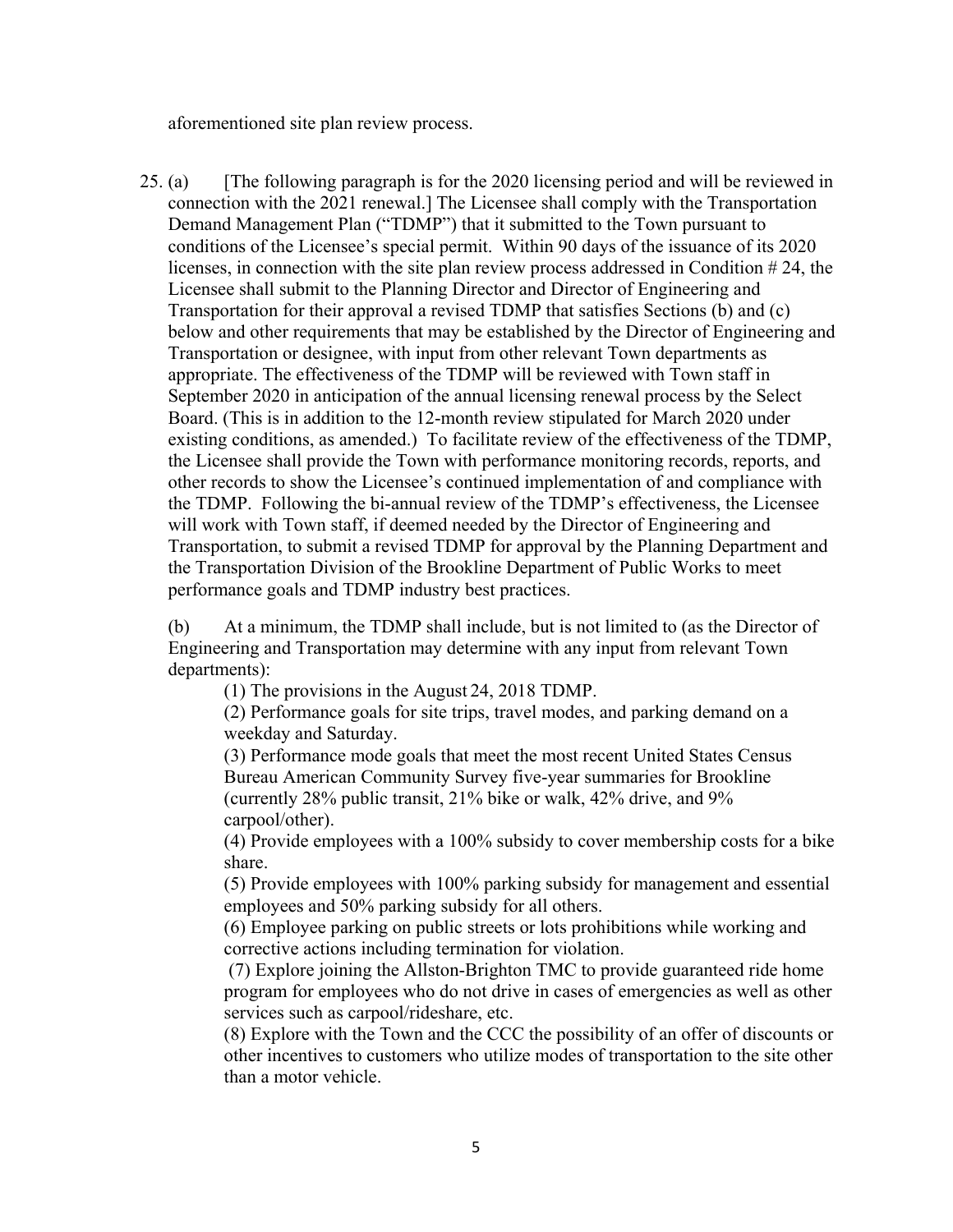(9) Revise the NETA website and Transportation Guide to include a bike share such as BlueBikes as an option and show locations of the closest stations, remove parking option #3 "Brookline Municipal Lot #5", update the number of available parking spaces at Homewood Suites, and to include language that discourages parking on the residential side streets.

(10) Work with Town staff to identify locations for pedestrian way-finding signage for those arriving by MBTA D-Line. The Licensee shall cover 100% of the costs to fabricate and install the signs.

c) All performance monitoring will be conducted by a qualified transportation consultant and shall, at a minimum, include, but not be limited to (as determined by the Director of Engineering and Transportation with any input from other relevant Town departments):

(1) The provisions in the August 24, 2018 TDMP.

(2) The performance monitoring program will include two weekdays and in addition a Saturday on dates to be approved by the Town in advance of the study. (3) Total number of employees, the percent arriving by each mode, the location of parking for those that arrive by personal vehicle, number of times a service through the TMA was used, and summary of events/materials provided to employees concerning travel to work options and corrective actions taken to meet the allowable trip generation.

(4) Customer intercept survey data that collects the following data points: home zip code, arrival mode (MBTA, bike, walk, bike share, ride share/TNC/taxi,, drive, etc.); and if by 'drive,' the location where they parked, a summary of events/materials provided to customers concerning travel to work options, and corrective actions take to meet the allowable trip generation.

- 26. During periods of snow, the Licensee will maintain the public sidewalk on the exterior of the Premises in a non-slippery condition and will remove snow banks from the full width of the sidewalk to allow for the free flow of pedestrian traffic.
- 27. The Licensee will work cooperatively with the Inspectional Departments in their efforts to monitor the efficacy of its procedures related to directing customers and staff to offstreet parking and to implement recommended changes arising from such monitoring.
- 28. The Licensee will endeavor to identify additional off-street customer parking opportunities in the vicinity in addition to the Homewood Suites.
- 29. The Licensee will post Police Department-approved signage conspicuously displayed in the vicinity of sales transactions areas that inform the public of the penalties for driving under the influence of marijuana, of the penalties for persons purchasing marijuana while under-aged or on behalf of an under-aged person, and for possessing an open container of marijuana in the passenger area of a motor vehicle.
- 30. The Licensee shall make reasonable, Police Department-approved efforts to ensure that customer pick-up and drop off (including by Transportation Network Companies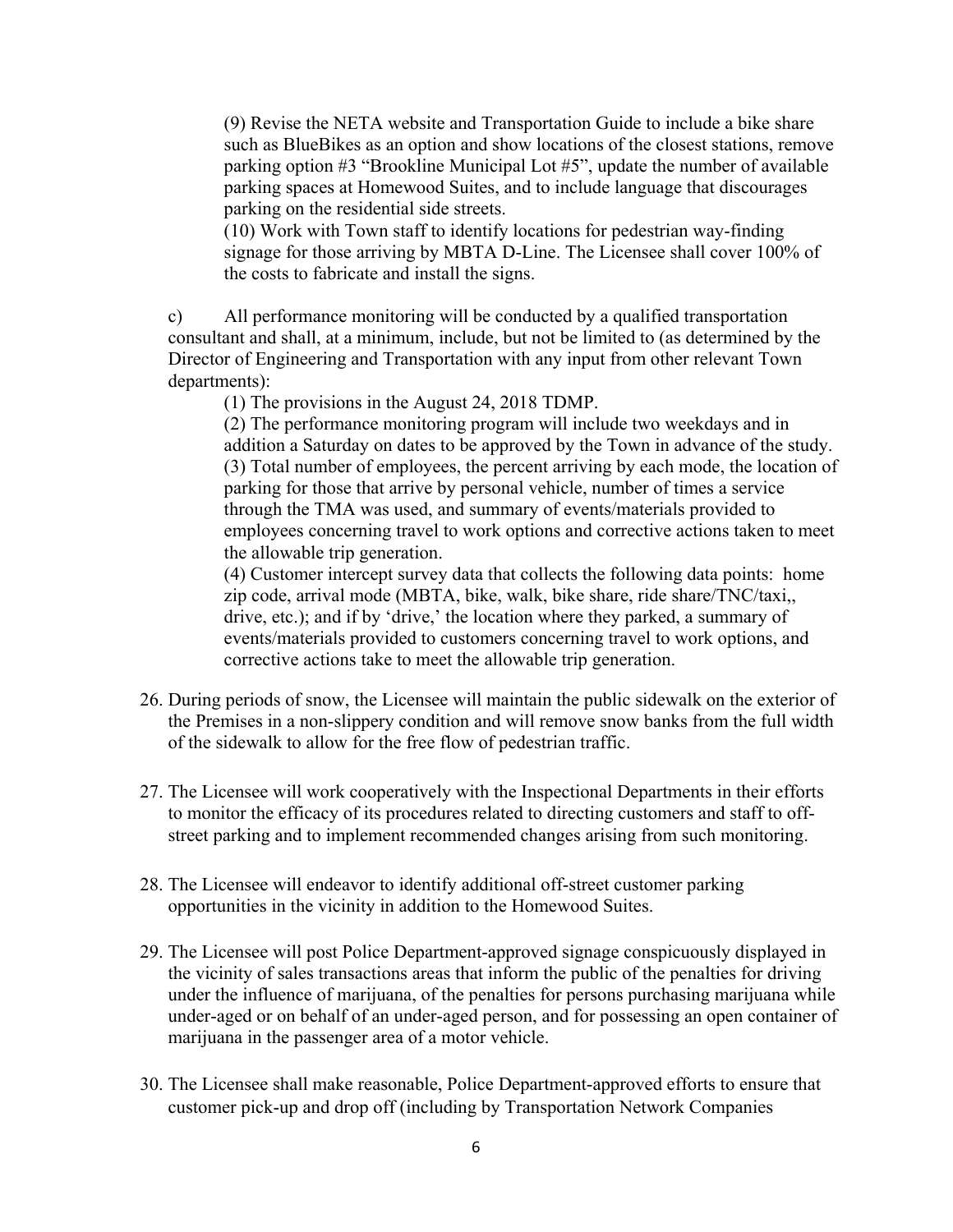("TNCs") such as Uber and Lyft) occurs in locations and in a manner that does not obstruct the public way or inhibit the passage of members of the general public to move through the Washington/Boylston/High Streets intersection. The Licensee's actions shall, at minimum, include the following:

- a. Work with TNCs, customers, the Brookline Police Department, and the Transportation Division of the Brookline Department of Public Works to identify and implement clearly marked customer pick-up and drop off locations. Pick-up and drop-off locations should accommodate traffic coming from the east and west of the site.
- b. Supplement the Town of Brookline's efforts to facilitate the orderly arrival and departure of the Licensee's customers by clearly messaging the availability of alternatives to privately owned motor vehicles (such as public transportation and bike shares) as options to travel to the Establishment, and by providing information about the location and functioning of pick-up and drop off areas and the location of adjacent bike share corrals.
- c. Explore the installation of a bike share corral at the Establishment in cooperation with relevant Town departments, which includes the Brookline Planning Department and the Brookline Department of Public Works.
- d. Install internal signage proximate to the retail area's exit(s) reminding customers of transportation options and encouraging the use of public transportation, bike shares, and the pick-up and drop off areas.
- e. Support the Brookline Police Department's efforts to promote proper use of the pick-up and drop off areas and engage in proactive customer education about appropriate means of arrival and departure.
- 31. Except in emergency situations, within 60 minutes after the closing time for adult-use sales, all exterior close-down activities by the Licensee and their employees and vendors, including but not limited to waste disposal and waste receptacle movement, cleaning of outdoor premises, and rearrangement and storage of materials, shall cease completely. Any further required close-down actions, should Licensee remain open later for medical sales or other allowable purposes, shall occur only within the building.

# **Security-Related Requirements**

- 32. The Licensee shall immediately notify the Town's Police Department of any known or suspected violation of criminal law that has taken place on or near the location of the Establishment. This is to include any criminal behavior related or unrelated to the business of the Establishment.
- 33. The Licensee shall promptly copy the Town's Chief of Police on any notifications and submissions it makes to the Massachusetts Department of Public Health pursuant to 105 CMR 725.110(F) and/or 935 CMR 500.110(7) or other provision of law relating to the Establishment ("Incident Reporting").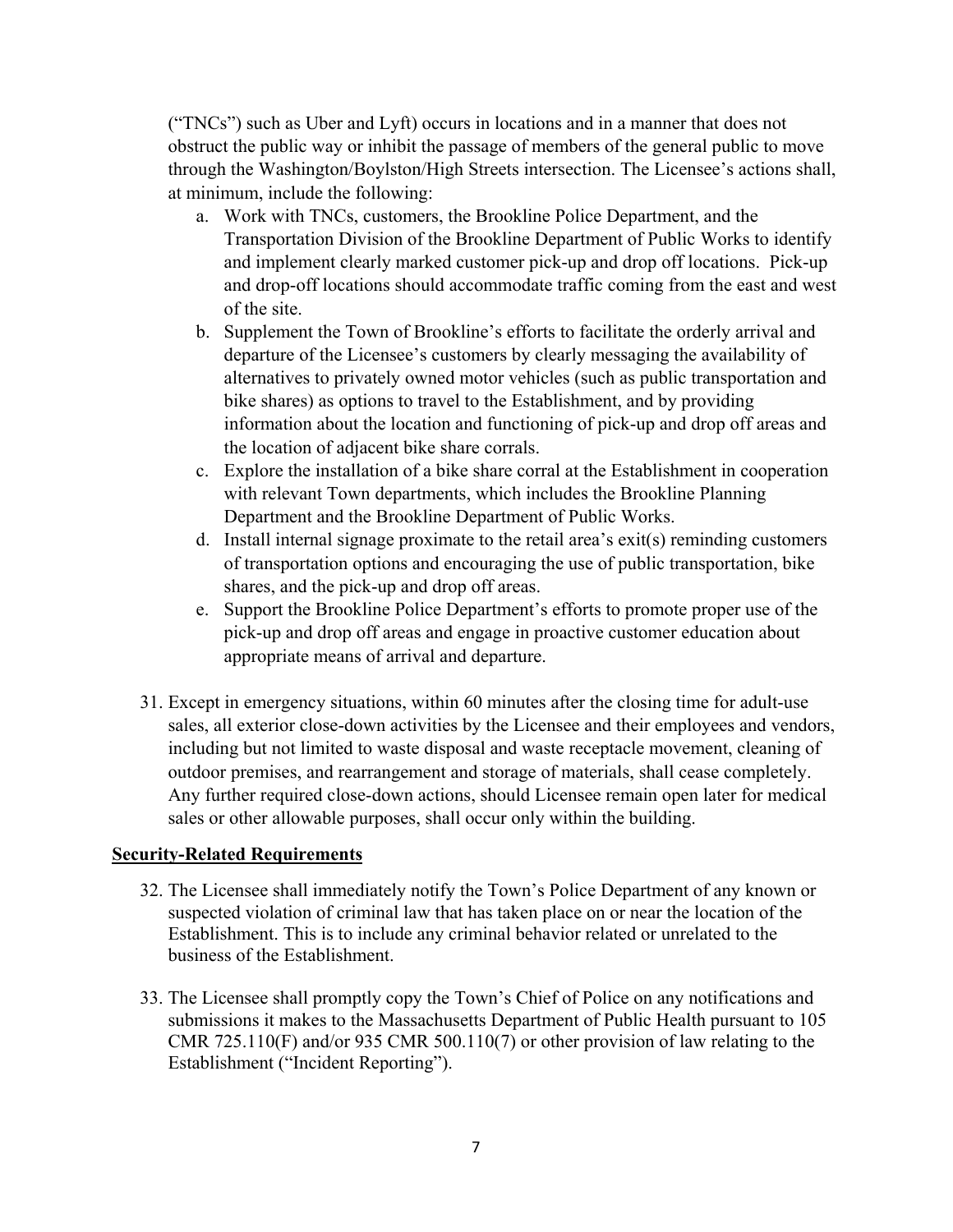- 34. The Licensee shall facilitate the immediate access and transfer of video footage from any video surveillance system of the Establishment's interior or exterior when so requested by the Town's Police Department (which request may be made when the Police Department has a reason to believe that such footage may be of assistance in an ongoing investigation related or non-related to the Establishment's business).
- 35. The Licensee shall connect its alarm system to a third party monitoring system, and notify the Town's Chief of Police about said third party monitoring system. In the event of accidental activation of a panic alarm, the Licensee will notify the Police Department that the activation was accidental. The Police Department may conduct a check of the facility in the event of an accidental activation.

## **Public Health-Specific Requirements**

- 36. All packaging and labeling of marijuana and marijuana products must be done in accordance with State law and regulations.
- 37. The Licensee must distribute a Patient Handbook to registered medical marijuana patients, and must provide educational materials for adult use consumers. Both patient and adult use educational materials must include information to ensure proper MIP dosage and safety tips, including instructions, information and warnings about the following:
	- a. Dosage safety: urging consumption on a "start Low" and "go slow" basis, including information about variability among individual tolerance to products and person-to-person variation in the effects;
	- b. Guidance for first-time or low-tolerance patients or consumers;
	- c. Information regarding dosage and ingredients of available products;
	- d. Duration: Information about both the time interval until the product effects are felt and the length of product effects;
	- e. Responsible storage: Direction to keep products away from children, kept in child-resistant packaging, and not to store near other food items;
	- f. Driving and machinery: Not to operate a vehicle or machinery under the influence;
	- g. Pregnancy: That there may be additional health risks associated with consumption of this product for women who are pregnant, breastfeeding, or planning on becoming pregnant.
	- h. With regard to edible MIPs:
		- (i) Alcohol: Not to mix MIPs with alcohol;
		- (ii) Eating first: To eat a full meal before consuming MIPs as doing so helps in lowering the intensity of the effects.
- 38. Marijuana and marijuana products, including edible marijuana products, are subject to random inspection and testing by the Town, and/or verification by the Town that inspection and/or testing has occurred, as may be consistent with State law.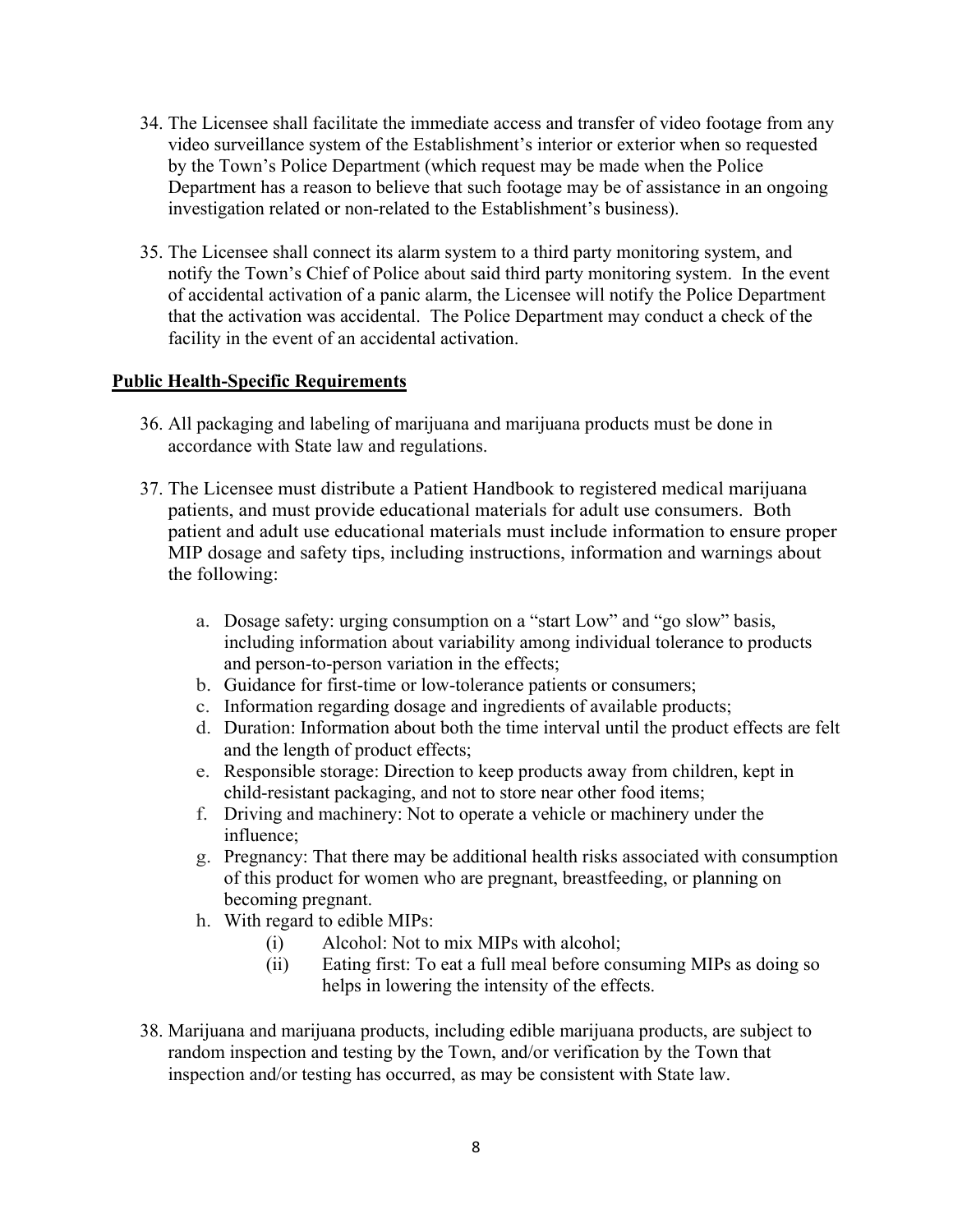- 39. There shall be no production or manufacture of any products at the Establishment. This does not pertain to repackaging of cannabis products produced or manufactured off-site.
- 40. The Licensee shall keep an updated product and price list on file with the Board and the Town's Health Department.

## **Facility-Specific Requirements**

- 41. The Licensee shall maintain a designated patient/handicap drop off space/zone within its parking lot.
- 42. The Licensee shall conspicuously post signage at any entrance actively used by the public indicating that entry into the premises by persons not possessing valid identification is prohibited. The notice shall be no smaller than 8.5" by 11."
- 43. The Licensee shall conspicuously post signs in the parking lot informing the public that parking spaces are for use by the Licensee's customers only and that parking time is limited to 30 minutes maximum.
- 44. The Licensee shall maintain and keep all of its parking facilities clean from garbage and debris.
- 45. Prior to opening for Adult Use, the Licensee shall seal and stripe the customer parking lot adjacent to the facility.
- 46. The Licensee shall install and maintain lighting near its bicycle rack.
- 47. The Licensee shall procure and maintain the use of a pedestal-style "Parking Lot Full" sign in the customer parking lot adjacent to the facility.
- 48. The Licensee shall make available and maintain temporary removable restroom facilities (commonly known as Port-A-Potties) for its customers. The exact number of restrooms shall be determined by the relevant Town departments and/or officials, which may include the Director of Public Health or designee, in cooperation with the Brookline Police Department. There shall be no Port-A-Potties or similar facilities on public property.
- 49. The Licensee shall comply with Zoning By-Law Section 6.04.6(a) ("Any illumination on parking lots must be shielded so as not to shine upon abutting or other nearby properties").

## **Community Relations-Specific Requirements**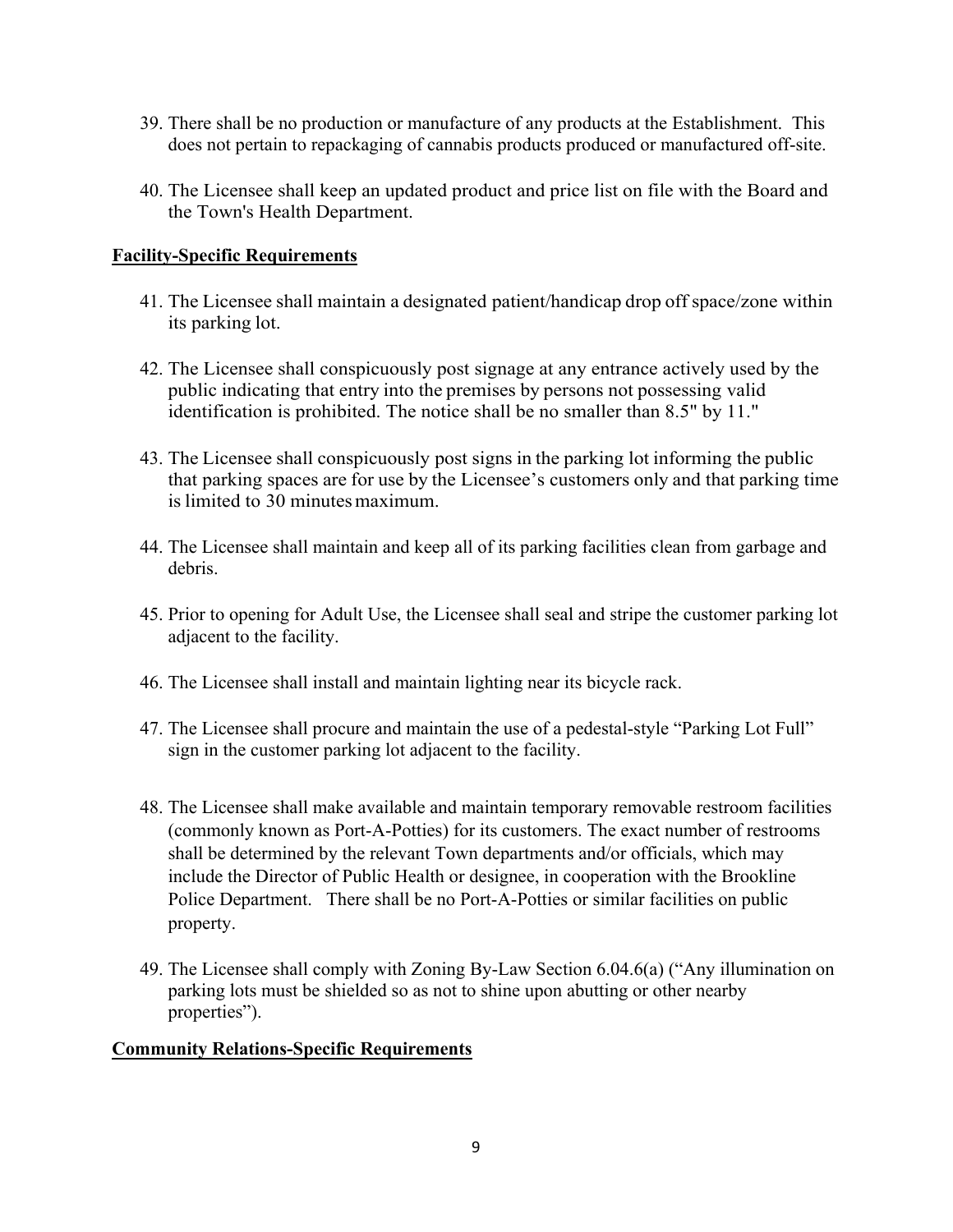- 50. The Licensee must hold an annual community meeting to provide abutters and community residents with an opportunity to comment on the Licensee' s operating practices, policies and plans.
	- (a) Community meetings shall be advertised in the Brookline local newspaper between two (2) and four (4) weeks in advance of the meeting and announced on the Licensee's website beginning at least four (4) weeks in advance of the meeting and through the date of the meeting.
	- (b) The Licensee shall promptly notify the Town Administrator of community meetings and supply a copy of the Brookline local newspaper advertisement.
	- (c) The Licensee shall notify all Town Meeting members of community meetings two (2) to three (3) weeks in advance of the meeting.
	- (d) As part of the Town's annual license renewal process, the Licensee shall submit a report outlining the number of attendees, a summary of comments received, and proposed responses and plans to address comments.

## **Access to Information and Required Notifications and Submissions**

- 51. The Licensee shall cooperate and comply with requests for information made by the Select Board and its agents.
- 52. The Licensee shall cooperate with reasonable requests for information from and meetings with the Town's Community Impact Coordinator. The Licensee shall cooperate with the Coordinator's reasonable efforts to establish a regular schedule of check-ins to ensure timely discussion of issues and quick response to concerns. The Licensee shall also cooperate and engage, as reasonably requested, with the Cannabis Mitigation Advisory Committee.
- 53. Within twenty-four (24) hours of receipt of notice of it, the Licensee shall:
	- (a) file with the Town Administrator, Director of Public Health and the Building Commissioner any summary cease and desist order, cease and desist order, quarantine order, suspension order, revocation order, order limiting sales, deficiency statement, plan of correction, notice of a hearing, notice of any other administrative process or legal action, denial of a Certificate of Registration, denial of a renewal of a Certificate of Registration, or final action issued by a state or federal agency (including, but not limited to, the CCC and/or DPH) regarding the Licensee or the Licensee's Certificate of Registration;
	- (b) inform the Town Administrator if any of the Licensee's State agent registrations is revoked, if a renewal application for a State agent registration is denied, or if the agent is subject to any pending administrative process or legal action; and
	- (c) Inform the Town Administrator of receipt of notice of any federal enforcement action against or investigation of the Licensee.
- 54. Within fourteen (14) days of submission to the CCC and/or DPH, the Licensee shall provide to the Select Board a copy of its application to the CCC and/or DPH for an original or renewed CCC or DPH license, with personal information such as birth dates,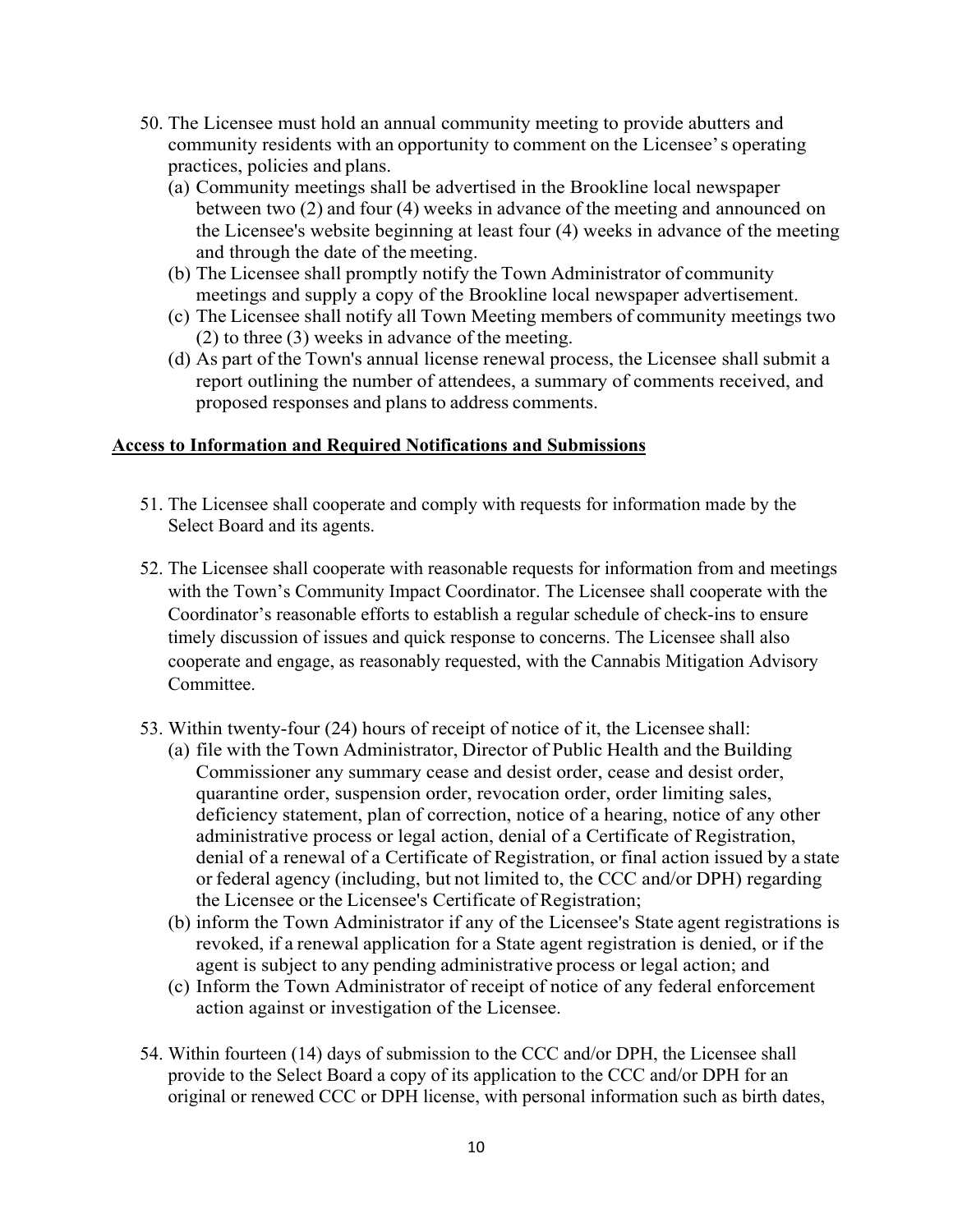social security numbers (including last 4 digits), financial/bank account numbers, driver's license numbers and criminal offender record information (CORI), and personal addresses, telephone numbers and email addresses redacted. Copies of such applications may be disclosed in accordance with the provisions of the Public Records law. The Company may identify information within such documents that has not been redacted that it believes is non-public record information, for the Town's consideration.

- 55. The Licensee shall promptly provide prior written notice to the Town Administrator of its intent to cease accepting a form of electronic payment (*e.g.,* credit or debit card).
- 56. The Company shall provide the Town Administrator, Chief of Police, Fire Chief, Health Director, Planning Director, and Building Commissioner with an up-to-date list of the names, 24-hour telephone numbers and email addresses of all Executive Management Team Members, Managers, Alternate Managers, and key holders of the Premises to whom the Town may communicate if necessary during business hours and after business hours.
- 57. Executive Management Team Members, Managers and Alternate Managers shall respond within twenty-four (24) hours of contact by a Town staff member. The Company agrees to appear before the Select Board and/or to communicate with Town staff if requested to do so.
- 58. The Licensee shall maintain on the Premises in a readily-accessible location one or more binders containing (a) all operating policies and procedures required by 935 CMR 500 and 105 CMR 725, (b) an up-to-date list of all products sold by the Licensee through the Establishment's operations, including the strains and forms in which marijuana and marijuana products are sold, along with prices charged, (c) the Licensee's entire application for an original CCC and/or DPH license in connection with the Establishment and any application for a Town Select Board license, in addition to renewal applications for such licenses, if dating within the past five (5) years; (d) a Town Health Departmentapproved pest control and a rubbish and litter plan, (e) a copy of the Registration Cards for the Establishment's Agents staffing, or supervising staff, of the Establishment, and (f) proof of a general liability insurance policy or escrow account as required by 935 CMR 500 and/or 105 CMR 725. Upon the request of the Select Board or its agent, the licensee shall make the binder(s) available for inspection.
- 59. The Licensee will cooperate with a pre-operational inspection by the Inspectional Departments prior to commencing recreational marijuana and recreational marijuana product sales.
- 60. The Licensee shall submit requested data and reports to the Board and its agents in the form and manner that they may determine. The Licensee may identify information within such documents that it believes is non-public record, for the Town's consideration. These submissions shall include, as part of the annual renewal process, a report the accuracy and completeness of which is attested to under penalties of perjury detailing information that shall include: